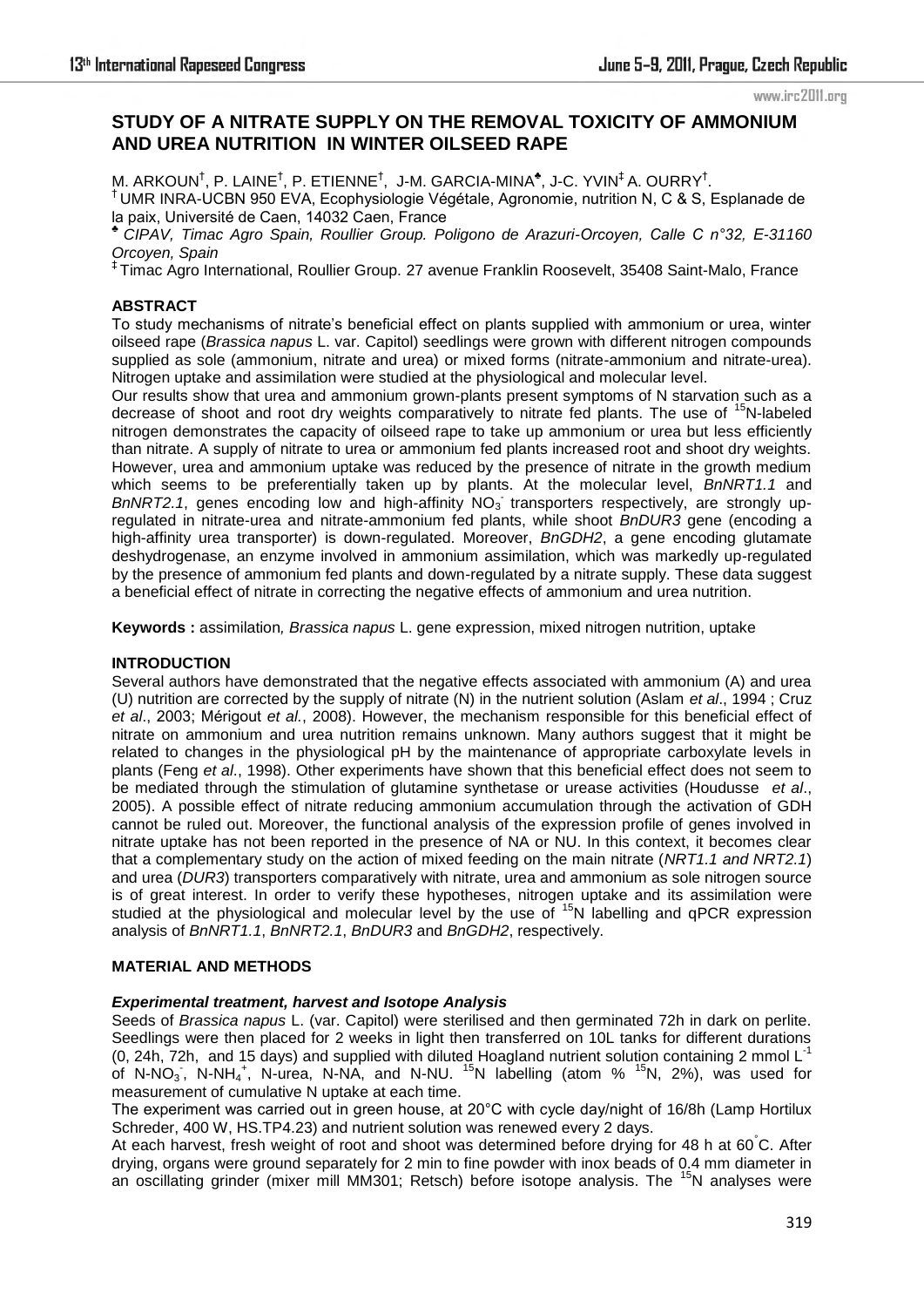www.irc2011.org

performed using an analyzer (EA 300; Eurovector) coupled with a mass spectrometer (isoprime mass spectrometer; GV Instrument).

## *RNA Isolation and Quantitative RT-PCR Analysis*

Total RNA was extracted from 200 to 400 mg of root and shoot fresh matter corresponding to three sets of seedlings for each treatment. Fresh root and shoot samples were ground in liquid nitrogen with a mortar. The resulting powder was suspended in 750 µL of extraction buffer (0.1 M Tris, 0.1 LiCl, 0.01 M EDTA, 1% SDS [w/v], pH8) and 750 µL of hot phenol (80° C, pH 4). This mixture was vortexed for 30s. After addition of 750 µL of chloroform/isoamylalcohol (24:1), the homogenate was centrifuged (15000g, 5 min, 4° C). The supernatant was transferred into 4 M LiCl solution (w/v) and incubated overnight at 4°C. After centrifugation (15000g, 30 min, 4°C), the pellet was suspended in 250 µL of sterile water. Fifty microliters of 3 M sodium acetate (pH 5.6) and 1 mL of 96% ethanol were added to precipitate the total RNA for 1 h at -80 °C. After centrifugation (15000g, 20 min, 4 °C), the pellet was washed with 1mL of 70% ethanol, then centrifuged at 15000g for 5 min at 4° C. The resulting pellet was dried for 5min at room temperature and resuspended in sterile water containing 0.1% SDS and 20 mM EDTA. Quantification of total RNA was performed by spectrophometer at 260 nm (BioPhotometer, Eppendorf) before RT-PCR analysis.

For RT, 1 µg of total RNA was converted to cDNA with an iScript cDNA synthesis kit using the manufacturer's protocol (Bio-Rad). The subsequent PCR reactions were performed with 4 µL of 200X diluted cDNA, 500 nM of the primers, 1XSYBR Green PCR Master Mix (Bio-Rad) in a total volume of 15 µL. The specificity of PCR amplification was examined by monitoring the melting curves after quantitative PCR reactions using the Chromo4 system (Bio-Rad) and by sequencing the quantitative PCR product to confirm that the correct amplicons were produced from each pair of primers (Biofidal). Comparative relative expression of the various genes was determined using the delta-delta Ct method employing the formula: relative expression =  $2^{[ACt] \text{ sample-}\Delta Ct \text{ control}]}$  where Ct refers to the threshold cycle, sample indicates the gene of interest, and control indicates the endogenous housekeeping gene (Livak *et al*., 2001).

## **RESULTS AND DISCUSSION**

## *Nitrate, ammonium and urea uptake*

In order to study mechanisms of nitrate's beneficial effect, rapeseed seedlings were grown with different nitrogen compounds supplied as sole (ammonium, nitrate and urea) or mixed forms: nitrateammonium (NA) and nitrate-urea (N.U).

Plant growth (*i.e.* dry matter production) was not significantly affected during the first 24 and 72 hours of treatment (data not shown). After 15 days of treatment, the analysis of the accumulated dry biomass revealed very significant differences. Comparatively to nitrate fed plants, plants treated with urea or ammonium were characterized by a decrease of shoot and root dry weights (from approximately 4 and 2 fold respectively). Moreover, plants fed with urea presents symptoms of N starvation with an even lower efficiency. Our results also show that the addition of nitrate to urea or ammonium fed plants reduce significantly this negative effect compared with provision of either N source alone.

This difference of growth might reflect differences in N uptake or assimilation related to the N nutrition. The cumulative N uptake has been followed by the use of <sup>15</sup>N labelling. Results demonstrate the capacity of oilseed rape to take up ammonium or urea but less efficiently than nitrate (data not shown). Surprisingly, urea and ammonium uptake was reduced by the presence of nitrate (from 43,3±5 to 29,6±2,15 mg <sup>15</sup>N and from 1037,6±100 to 570±58,37 mg <sup>15</sup>N, respectively) in the growth medium which seems to be preferentially taken up by plants, reinforcing the nitrophile character of Brassicaceae. However, other experiments perform on wheat have shown that nitrate increases their removal from the plant (Garnica *et al*., 2009). Our study also reports the inhibitory effect of urea and ammonium (by 2,5 fold) on nitrate uptake. This observation is consistent with other studies, reporting that NO<sub>3</sub> accumulation and assimilation are strongly repressed by NH<sub>4</sub><sup>+</sup> or urea (Aslam *et al.*, 1994 ; Mérigout *et al*., 2008).

## *Analysis of BnNRT1.1, BnNRT2.1 and BnDUR3 transcript levels*

As demonstrated above, N treatments led to major changes in plants. To determine the relative expression of nitrate (*BnNRT1.1* and *BnNRT2.1*) and urea (*BnDUR3*) transporters, an analysis by qPCR on roots and shoots of plants has been undertaken. Our results show that root *BnNRT1.1* and *BnNRT2.1* are inducible by nitrate (figure 1A and B). Interestingly, *BnNRT1.1* is also up-regulated by ammonium at 24h and 72h after treatment (figure 1A), while no induction was observed in urea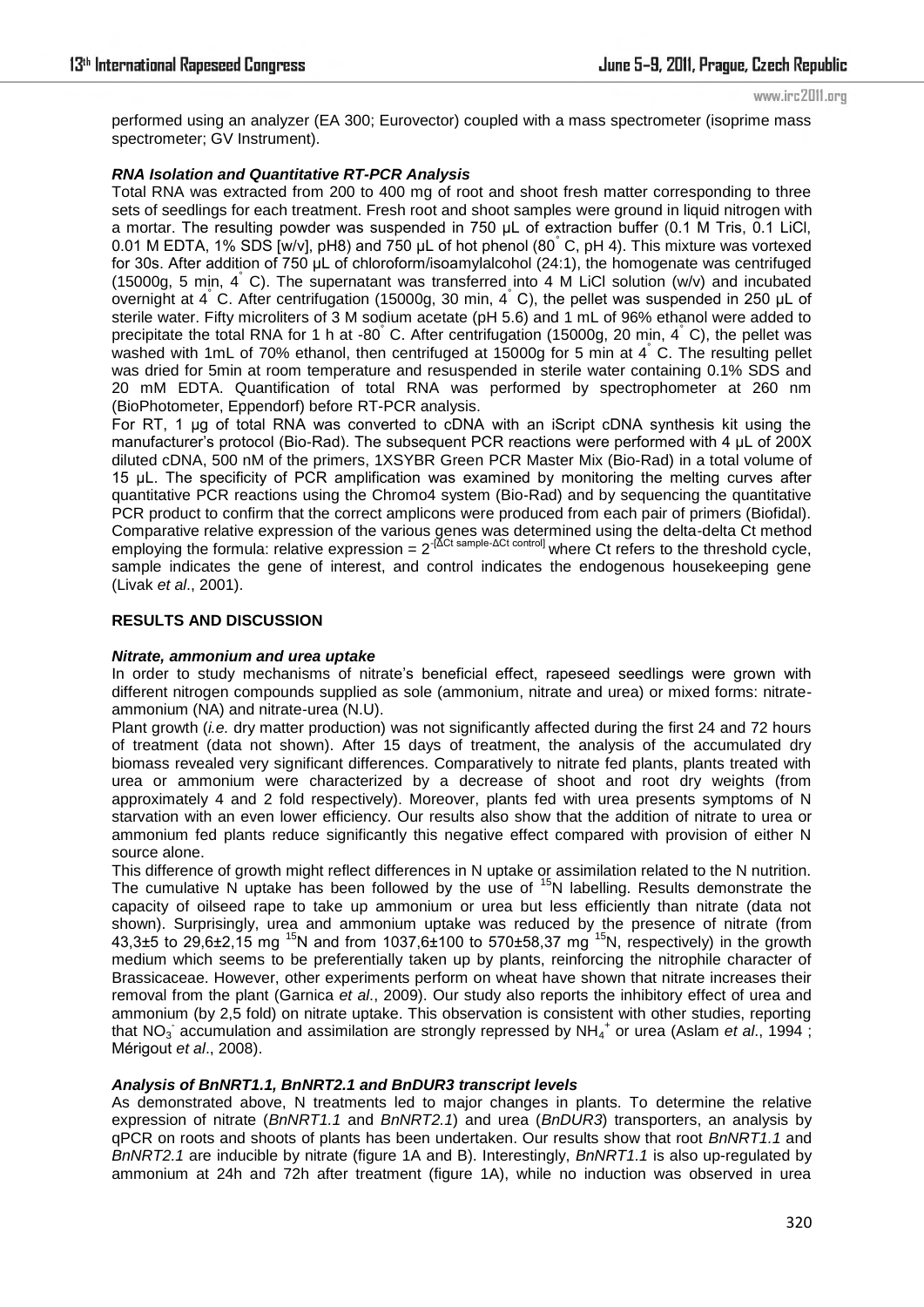treatment comparatively with starved conditions (S). As already described in other works, nitrate transporters are induced by its own substrate (Okamoto *et al.*, 2003). Surprisingly, our results show that, *BnNRT1.1* is strongly up-regulated in nitrate-urea (N.U) and nitrate-ammonium (N.A) fed plants, while *BnNRT2.1* is only up-regulated by nitrate-urea treatment. This could explain that there is more nitrate taken up when rapeseed is fed with mixed nutrition. The repressive effect of urea as the sole N source on nitrate uptake could be explained by a direct inhibition, but also by the high Glutamine content in root cells of urea-grown plants (Mérigout *et al*., 2008).

It has been shown that *BnDUR3* represent a major transporter for high-affinity urea uptake in *Arabidopsis* (Kojima *et al*., 2007). Our results show a slight induction of *BnDUR3* in roots supplied with urea (data not shown). Surprisingly, *BnDUR3* was also induced in shoots in urea fed plant after 72h of treatment (figure 1C), this suggests that a substantial part of urea may be directly translocated to the shoots. Indeed, 20% of <sup>15</sup>N-labeled urea was translocated from roots to shoots in *Arabidopsis* (Mérigout *et al*., 2008). Interestingly, *BnDUR3* is down-regulated in nitrate-urea fed plants (figure 1C), suggesting a beneficial effect of nitrate in reducing urea accumulation.



## *Ammonium assimilation: Analysis of BnGDH2 transcript level*

Many species, including rapeseed, develop symptoms of toxicity when subjected to high concentration of NH<sub>4</sub><sup>+</sup> (Britto and Kronzucker, 2002). GDH may play a potential role in ammonium assimilation under particular stress conditions (Dubois *et al*., 2003). Indeed, our study shows that root *BnGDH2* is highly induced in ammonium fed-plant after 15 days of treatment, and repressed by nitrate-ammonium (NA) or nitrate (figure 2). No induction has been observed after 24 and 72 hours of treatment. The up-regulation of BnGDH2 in response to elevated NH<sub>4</sub><sup>+</sup> levels suggests that GDH is important in detoxification of ammonium by assimilating some of the excess ammonium ions by catalysing the reductive amination of 2-oxoglutarate to glutamate (Terce-Laforgue *et al*., 2004).